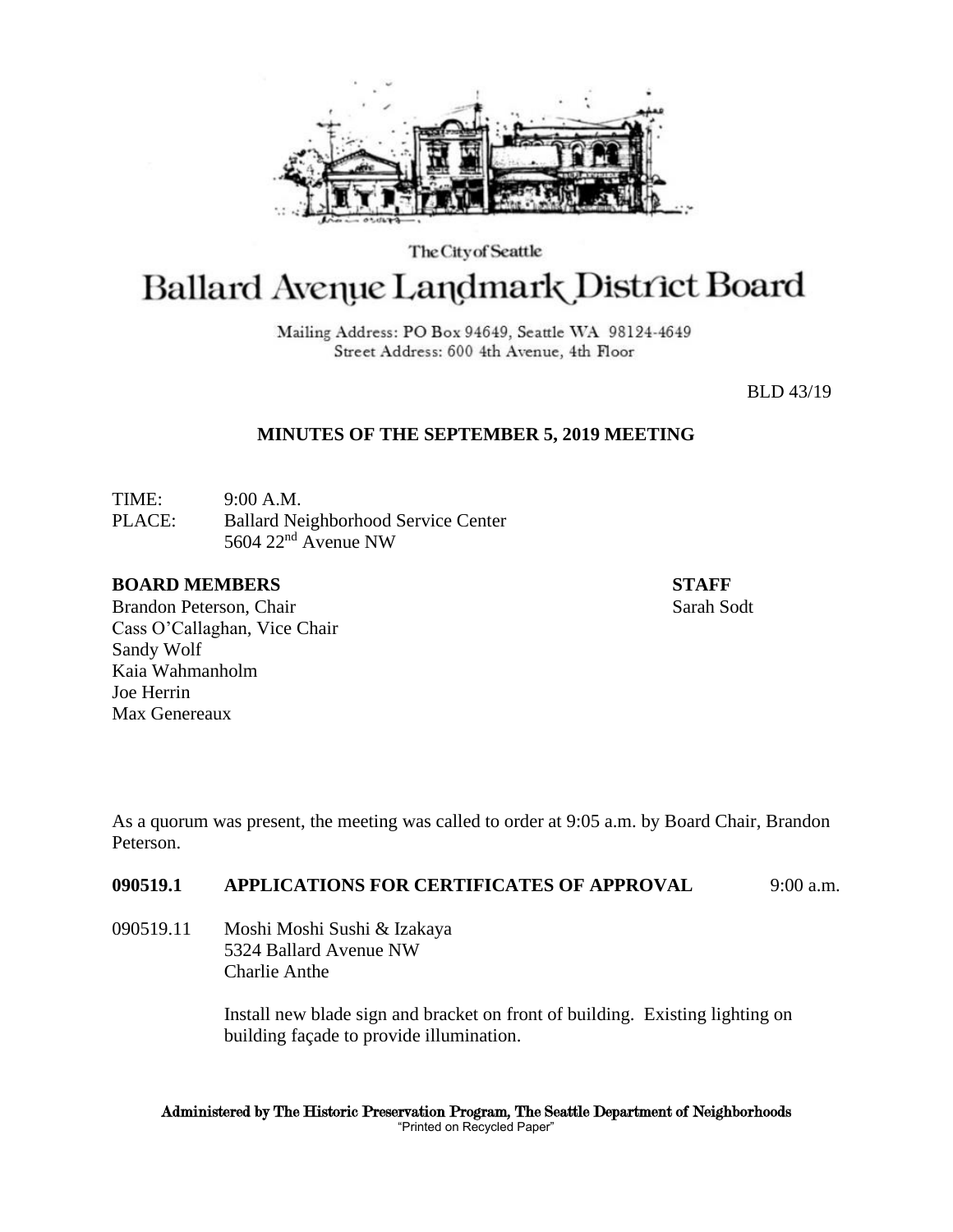Applicant Comment: Business owner Charlie Anthe described the proposed blade sign.

Public Comment: There were no comments from the public.

Board Discussion: Joe Herrin said that wood signs were preferred. He stated that his concern about this sign was the fact that not only is it not wood, but it not inkeeping in terms of scale and type of bracket, therefore the sum total is inconsistent with the Design Guidelines. He cited Design Guidelines 13 – Signs.

The Chair conducted a straw poll that showed the motion to approve as-is would fail. There was further discussion about whether the Board would support a reduction in sign size. A 20% reduction was proposed.

Motion: Joe Herrin made a motion to approve the application with the condition that the overall size was reduced by 20%. Brandon Peterson seconded the motion.

MM: 5-0-1

090519.12 Davis Building 5301 Ballard Avenue Lizbeth Cayro

> Install 52" rail-type bike rack on sidewalk along NW Vernon Place (conversion of garage to office space in building requires two (2) short-term bike parking spots to be provided by SDOT).

Applicant Comment: Lizbeth Cayro explained that the building owner is converting a garage space into a commercial space, which is triggering a zoning requirement for short term bike parking. She explained that a two-bike rack is proposed to be installed within the sidewalk right of way; the sidewalk, 8 feet in width, currently doesn't comply with standard sidewalk width.

Public Comment: There were no comments from the public.

Board Discussion: There were questions from several Board members about nearby bike racks, of which there are two large scale bike racks in the vicinity. The Board cited 10 Street Furniture as relevant, stating that a generous pedestrian flow should be maintained – and that the proposed bike rack would impede that flow within the already narrow sidewalk.

Motion: Brandon Peterson made a motion to deny the application. Joe Herrin seconded the motion.

MM: 6-0-0